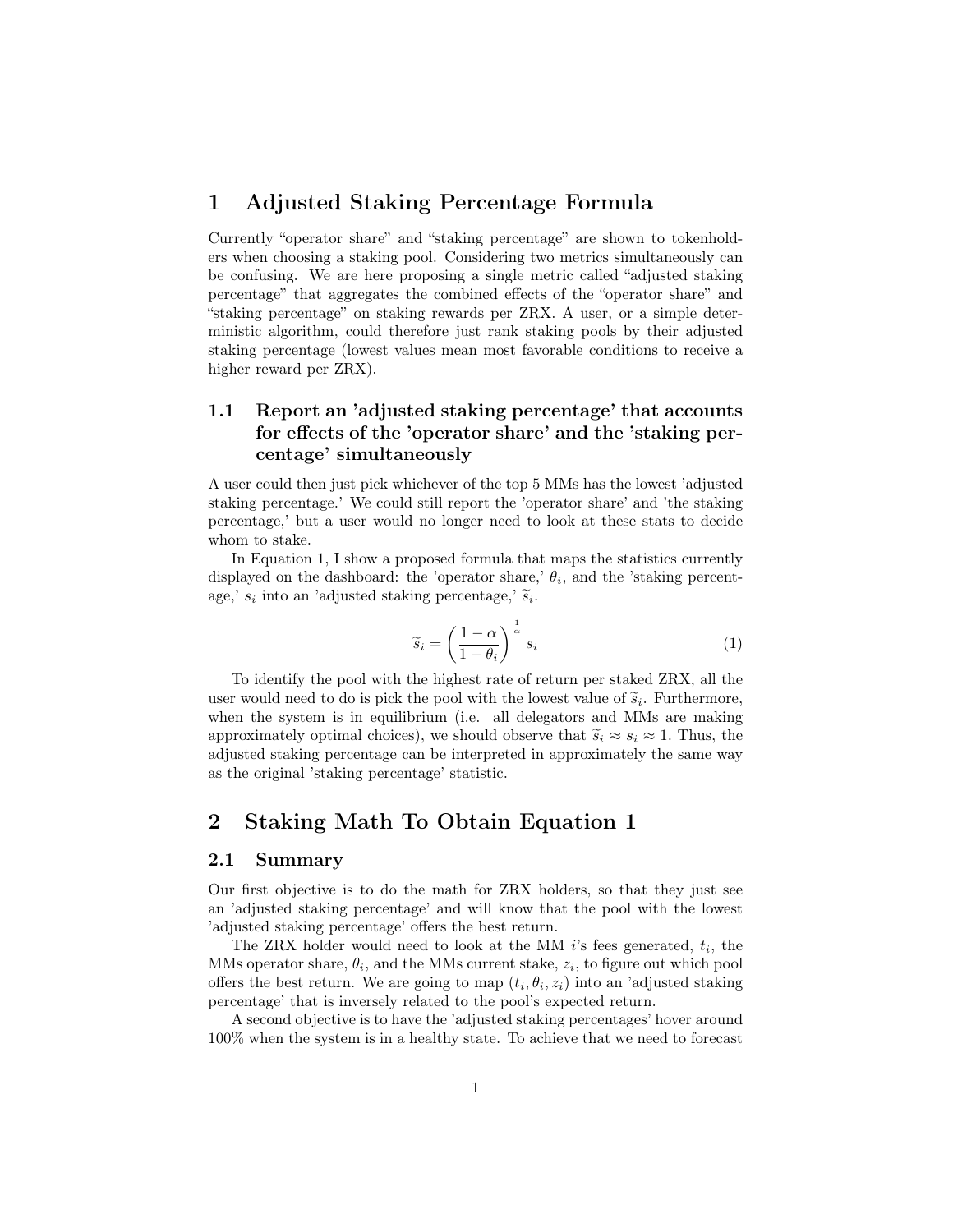what the operator shares,  $\theta_i$ , are likely to be and normalize our 'adjusted staking percentage' using this expected value of  $\theta_i$ .

The MMs will want to select an operator share,  $\theta_i$ , that maximize their expected income. If they get greedy and set  $\theta_i$  too high, then they will not attract enough ZRX and the pool will not generate enough revenue. If they are too generous and set  $\theta_i$  too low, then the pool will attract lots of ZRX and generate more revenue, but the MMs slice of the fee pie will be too small. There is thus an optimal value of  $\theta_i$  that we would expect MMs to converge upon.

## 2.2 Delagator's Choice of Pool

I will assume that the delegator observes the fees that will be generated by pool  $i, t_i$ , the stake currently allocated to pool  $i, z_i$ , and the operator share of pool  $i, \theta_i$ . This info is sufficient to allow the delagator to identify the pool with the highest rate of return on staked ZRX.

The total delegator payout of pool  $i, r_{i,d}$ , is shown in Equation 2, where in addition to the variables previously defined,  $\hat{\tau}$  is the total pot of rewards to be distributed,  $\hat{t}$  is the total fee earnings of all pools, and  $\hat{z}$  is the total ZRX stake of all pools.

$$
r_{i,d} = \frac{\hat{\tau}}{\hat{t}^{\alpha} \hat{z}^{1-\alpha}} \left(1 - \theta_i\right) \left(t_i\right)^{\alpha} \left(z_i\right)^{1-\alpha} \tag{2}
$$

We can rearrange Equation 2 to obtain an expression for pool *i*'s delegator payout per staked ZRX as shown in Equation 3.

$$
\frac{r_{i,d}}{z_i} = \frac{\hat{\tau}}{\hat{t}^{\alpha} \hat{z}^{1-\alpha}} \left(1 - \theta_i\right) \left(\frac{t_i}{z_i}\right)^{\alpha} = \frac{\hat{\tau}}{\hat{z}} \left(1 - \theta_i\right) \left(\frac{\frac{z_i}{t_i}}{\frac{\hat{z}}{\hat{t}}}\right)^{-\alpha} \tag{3}
$$

We can define  $s_i = \frac{z_i}{\frac{z}{\hat{i}}}$ , and rewrite Equation 3 as shown in Equation 4.

$$
\frac{r_{i,d}}{z_i} = \frac{\hat{\tau}}{\hat{z}} \left( \frac{1 - \theta_i}{s_i^{\alpha}} \right)
$$
(4)

Note, that  $s_i$  is our current definition of a pool's 'staking percentage' of pool *i*. Furthermore, note that, holding  $\theta_i$  fixed,  $\frac{r_{i,d}}{z_i}$  is strictly decreasing in  $s_i$  for all  $\alpha > 0$ . This means that, if all pool's adopt the same operator share, then the delegator would want to pick whichever pool has the lowest staking percentage.

But what if both  $\theta_i$  and  $s_i$  vary across pools? To simplify this case, we could rewrite Equation 4 in terms of an adjusted staking percentage,  $\widetilde{s}_i = \left(\frac{1-c}{1-\theta_i}\right)$  $\int_0^{\frac{1}{\alpha}} s_i$ and a normalizing constant,  $c \in (-\infty, 1)$ , as shown in Equation 5.

$$
\frac{r_{i,d}}{z_i} = \frac{\hat{\tau}}{\hat{z}} \left( \frac{1}{1-c} \right)^{\frac{1}{\alpha}} \left( \frac{1}{\tilde{s}_i^{\alpha}} \right)
$$
(5)

Note that now, even if both  $\theta_i$  and  $s_i$  vary simultaneously, the delegator would always want to pick the pool with the lowest adjusted staking percentage,